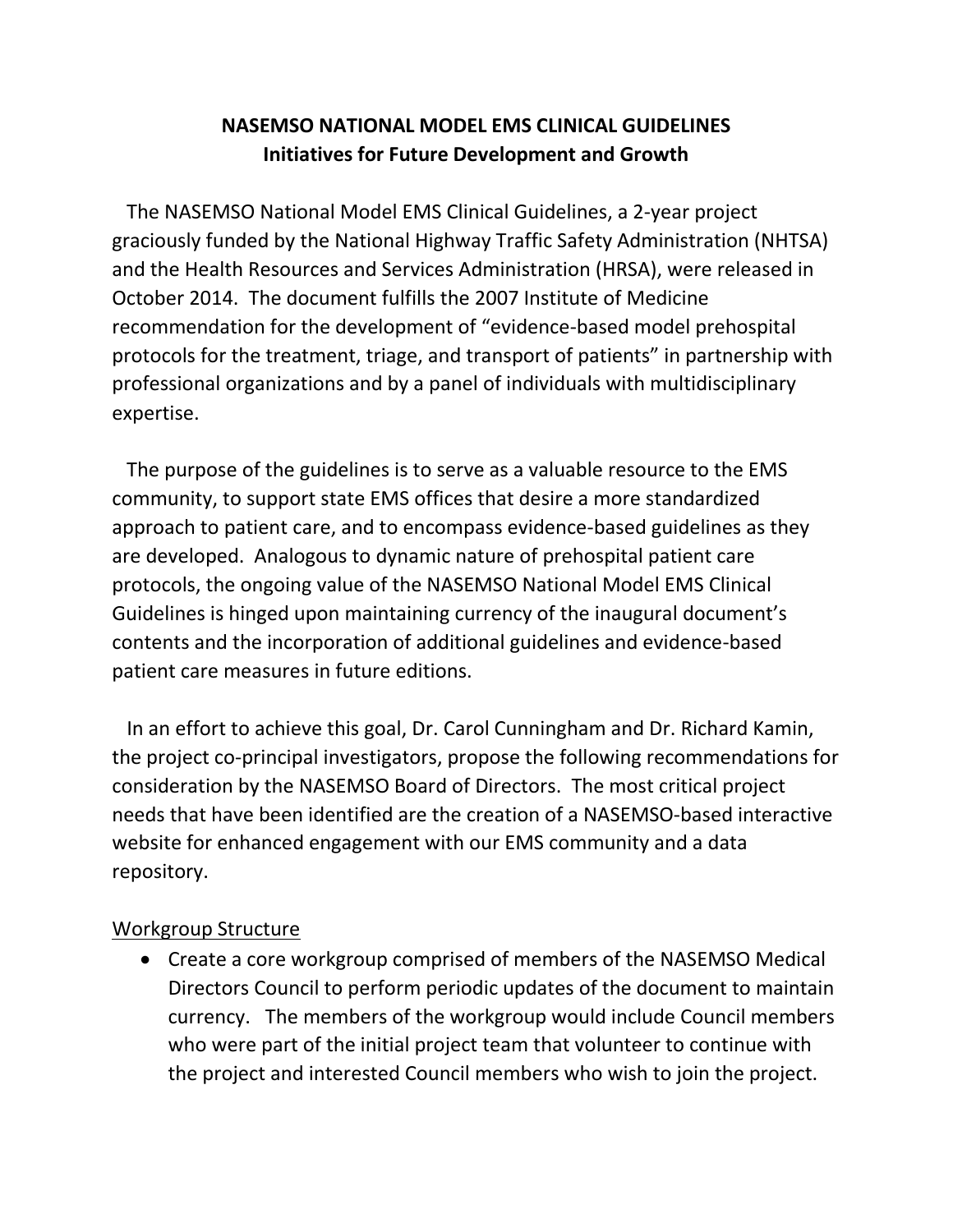- Formal liaison with a designated representative from each of the NASEMSO councils
- Continued engagement with Susan McHenry as the project liaison for NHTSA or an equivalent designee determined by the NHTSA
- Continued engagement with a designated project liaison for additional federal or governmental agencies providing funding support to the project
- Continued contractual agreement with Mary Hedges as the project program manager or an equivalent designee determined by the NASEMSO Executive Director or the NASEMSO Board of Directors
- Continued contractual agreement with Kevin McGinnis as the project technical writer or an equivalent designee selected by the NASEMSO Executive Director or the NASEMSO Board of Directors
- Engagement with designated representatives of the professional organizations that participated in the creation of the inaugural document as deemed necessary by the NASEMSO Medical Directors Council core workgroup for minor updates and formally for major revisions of the document
- Engagement of topic-specific individuals with expertise and/or stakeholder organizations as deemed necessary by the NASEMSO Medical Directors Council core workgroup or the NASEMSO Board of Directors
- Engagement with technical reviewers as deemed necessary by the NASEMSO Medical Directors Council core workgroup and selected by the project co-principal investigators

### Data Collection

- Creation of a digital avenue to collate the number of EMS agencies that have accessed the NASEMSO National Model EMS Clinical Guidelines
- Creation of a repository to accurately collate the number of EMS agencies who have adopted the NASEMSO National Model EMS Clinical Guidelines or have adopted them as a foundation for their prehospital patient care protocols
- Creation of a digital avenue to reassess the EMS agencies that adopted or used the NASEMSO National Model EMS Clinical Guidelines to collate their level of ongoing utilization of the document at the 1-year, 5-year, and 10-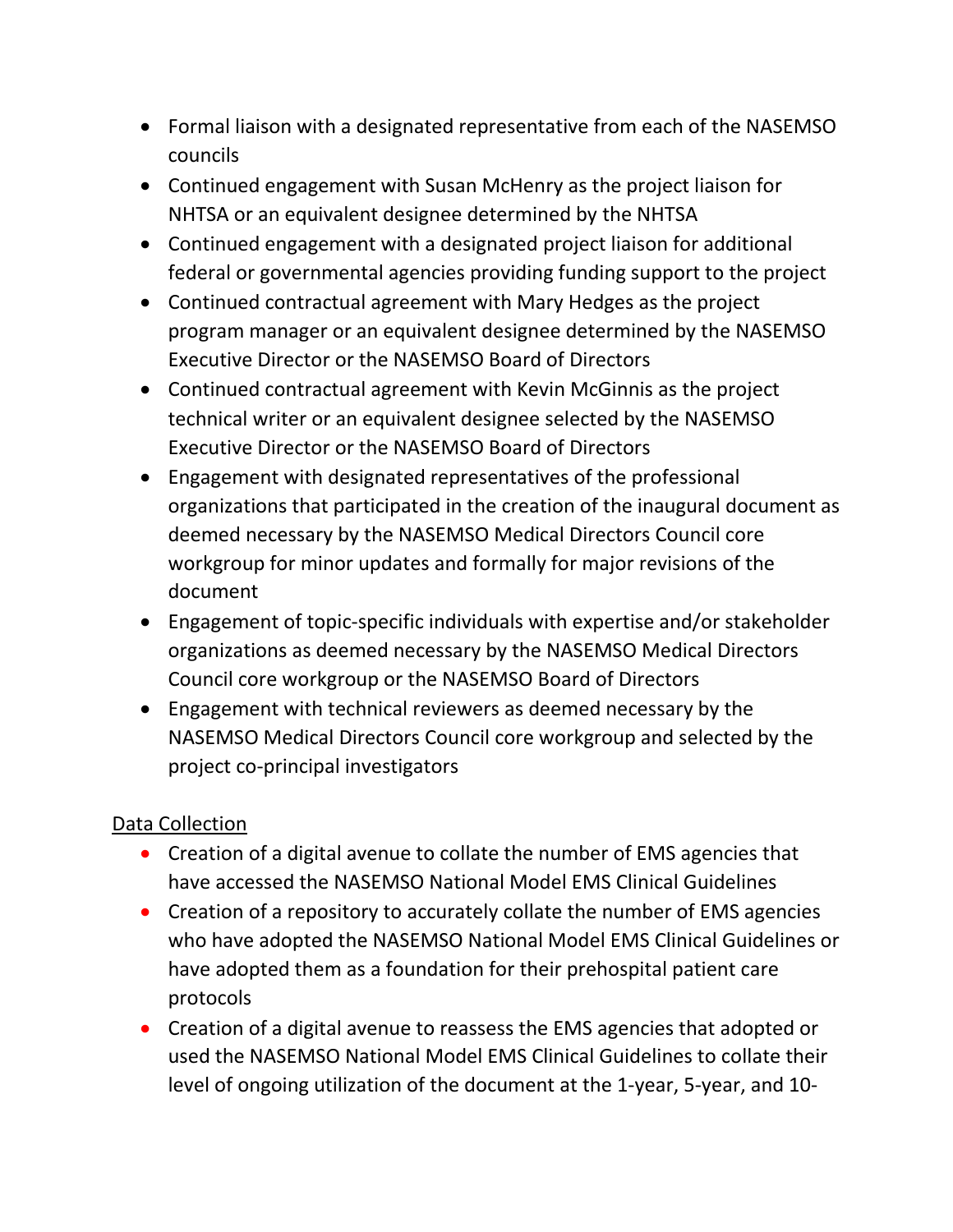year timelines. The data collected should also include any factors that have cause them to fully or partially divert their EMS protocols from the Guidelines.

- Creation of a digital avenue to collate the number of EMS partners (software vendors, publishers, education institutions, medical facilities and equipment manufacturers, etc.) that have access the NASEMSO National Model EMS Clinical Guidelines
- Creation of a digital avenue to note the EMS partners who have incorporated the Guidelines into their product or utilized the Guidelines to impact their operations or procedures
- Creation of a digital repository for the EMS community to submit EMS research or literature (domestic and international) that the NASEMSO Medical Directors Council project workgroup can consider during the update of current guidelines or the creation of additional guidelines (*The process that the American Board of Emergency Medicine has adopted to generate their Lifelong Learning and Self Assessment (LLSA) literature reading list is an excellent model to consider.*)

# EMS Community Engagement

- Creation of a designated and maintained central repository of existing state EMS patient care protocol or guidelines documents that is accessible via the NASEMSO website
- Creation of a digital forum for the EMS community to interact, discuss, and share their experiences regarding the NASEMSO National Model EMS Clinical Guidelines including implementation, education, and quality assurance processes and challenges
- Create a digital avenue for the EMS community to communicate their evidence-based guideline needs and desires to NASEMSO project team
- Engagement of the NASEMSO Medical Directors Council workgroup with the proposed National Association of EMS Physicians (NAEMSP) Consortium on Evidence-Based Guidelines to share resources and to minimize duplication of efforts, potential conflicts, and mutual administrative financial expenditures